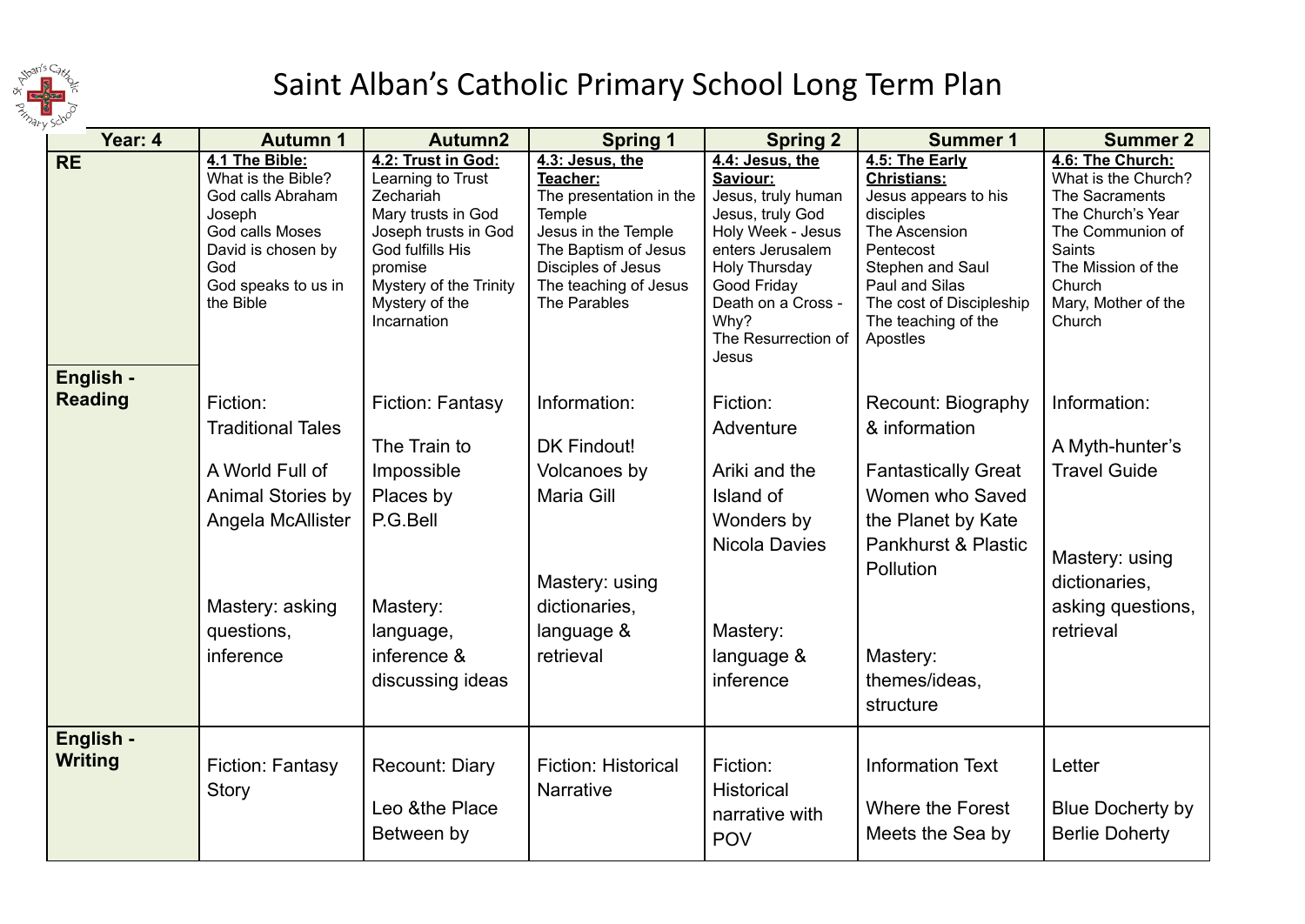| <b>Maths</b><br>Multiplication and<br>Graphs<br>Time<br>Mass, Volume and<br>Geometry<br>Numbers to 10<br><b>Division</b><br>Length<br>000<br>Fractions<br>Position and<br><b>Decimals</b><br><b>Further</b><br>Area of Figures<br>Movement<br>Addition and<br>Money<br>Multiplication and<br>Subtraction<br><b>Roman Numerals</b><br><b>Division</b><br><b>Within 10 000</b><br><b>Science</b><br>Module 4 - Where does all that food<br>Module $1 - \ln a$ state<br>Return to Module 4 - Where does all<br>that food go? (Teach with Who am I?)<br>go?<br>Lessons 1, 2, 3, 4, 5, 7, 8 (teach 7 &<br>Lessons 2, 8, 9, 3, 4<br>8 together) 9<br>Lessons 6, 7 |  |
|-------------------------------------------------------------------------------------------------------------------------------------------------------------------------------------------------------------------------------------------------------------------------------------------------------------------------------------------------------------------------------------------------------------------------------------------------------------------------------------------------------------------------------------------------------------------------------------------------------------------------------------------------------------|--|
|                                                                                                                                                                                                                                                                                                                                                                                                                                                                                                                                                                                                                                                             |  |
| Module 2 - Good vibrations<br>Module 3 - Switched on<br>Module $6 -$ Who am I?<br>Lessons 1, 2, 3, 4, 5, 6, 7<br>Lessons 1, 2, 3, 4, 5, 6<br>Lessons 1, 2, 3, 4<br>Our Changing World modules<br>Module 5 - Human impact<br>Our Changing World modules<br>Lesson 2 Do in early January<br>Lessons 1, 2, 3, 4, 5<br>Lesson 1<br>Return to Module $1 - \ln a$ state (teach<br>with Human impact)<br>Lessons 10, 11                                                                                                                                                                                                                                            |  |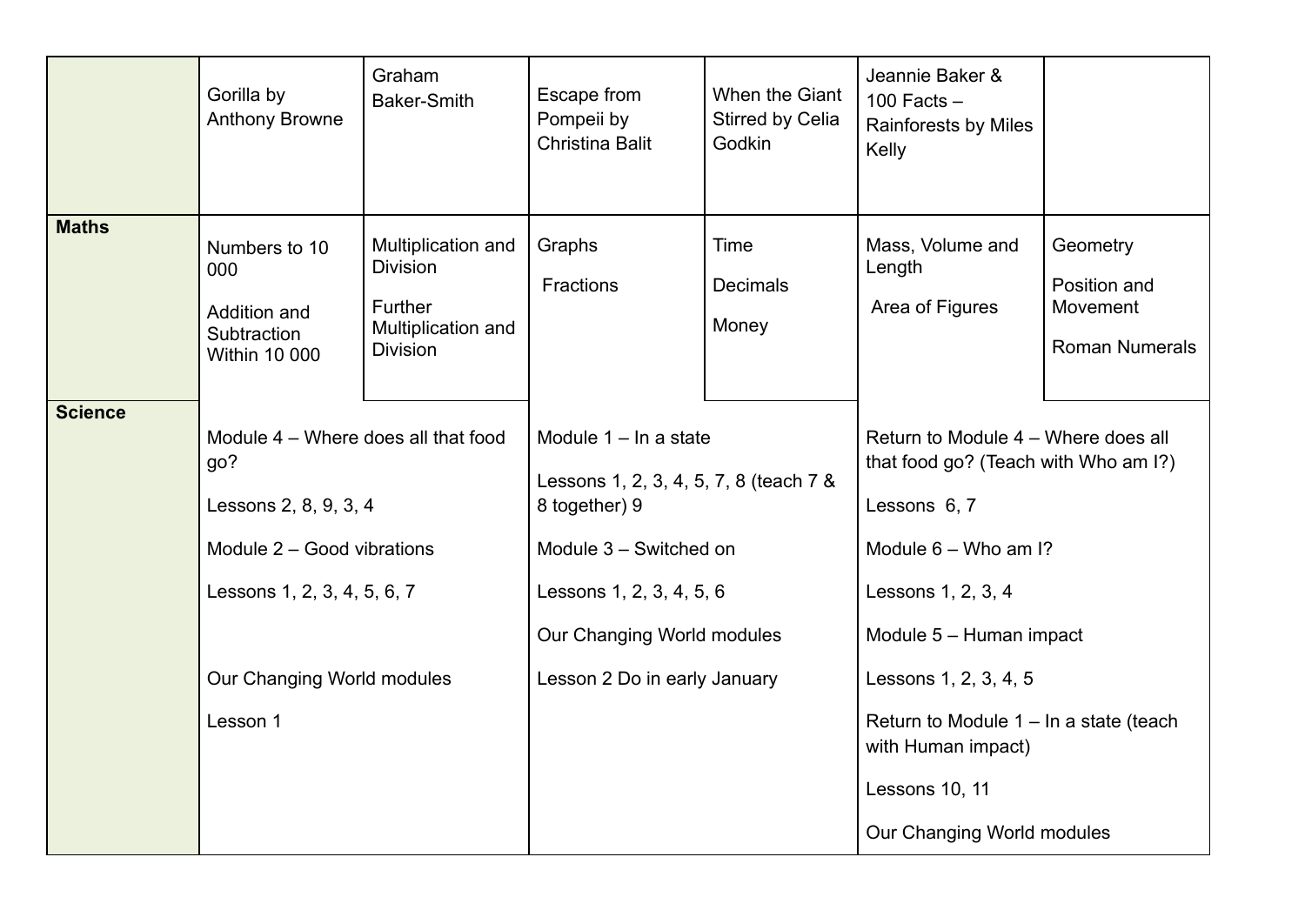|                  |                                                                                                                                                                                                        |                                                                                                                                                   |                                                                                                                                                                     |                                                                                                                                                                               | Lesson 3                                                                                                                                                                        |                                                                                                                                                                                      |
|------------------|--------------------------------------------------------------------------------------------------------------------------------------------------------------------------------------------------------|---------------------------------------------------------------------------------------------------------------------------------------------------|---------------------------------------------------------------------------------------------------------------------------------------------------------------------|-------------------------------------------------------------------------------------------------------------------------------------------------------------------------------|---------------------------------------------------------------------------------------------------------------------------------------------------------------------------------|--------------------------------------------------------------------------------------------------------------------------------------------------------------------------------------|
| <b>Computing</b> | <b>Computing</b><br>systems and<br>networks<br>The internet<br>Recognising the<br>internet as a<br>network of<br>networks<br>including the<br>WWW, and why<br>we should<br>evaluate online<br>content. | <b>Creating media</b><br>Audio editing<br>Capturing and<br>editing audio to<br>produce a<br>podcast, ensuring<br>that copyright is<br>considered. | <b>Programming A</b><br>Repetition in<br>shapes Using a<br>text-based<br>programming<br>language to<br>explore<br>count-controlled<br>loops when<br>drawing shapes. | Data and<br>information<br>Data logging<br>Recognising<br>how and why<br>data is collected<br>over time,<br>before using<br>data loggers to<br>carry out an<br>investigation. | <b>Creating media</b><br>Photo editing<br>Manipulating digital<br>images, and<br>reflecting on the<br>impact of changes<br>and whether the<br>required purpose is<br>fulfilled. | <b>Programming B</b><br>Repetition in<br>games Using a<br>block-based<br>programming<br>language to<br>explore<br>count-controlled<br>and infinite loops<br>when creating a<br>game. |
| <b>History</b>   | Changes in Britain from the Stone<br>Age to the Iron Age<br>Stone to Iron Age                                                                                                                          |                                                                                                                                                   | <b>Roman Empire and its impact on</b><br><b>Britain</b>                                                                                                             |                                                                                                                                                                               | Britain's settlement by Anglo-Saxons<br>and Scots<br>the Viking and Anglo-Saxon struggle for<br>the Kingdom of England to the time of<br><b>Edward the Confessor</b>            |                                                                                                                                                                                      |
|                  |                                                                                                                                                                                                        |                                                                                                                                                   | <b>Roman Empire</b>                                                                                                                                                 |                                                                                                                                                                               | Anglo-Saxons to Vikings<br>the achievements of the earliest<br>civilizations -<br><b>Ancient Egypt</b>                                                                          |                                                                                                                                                                                      |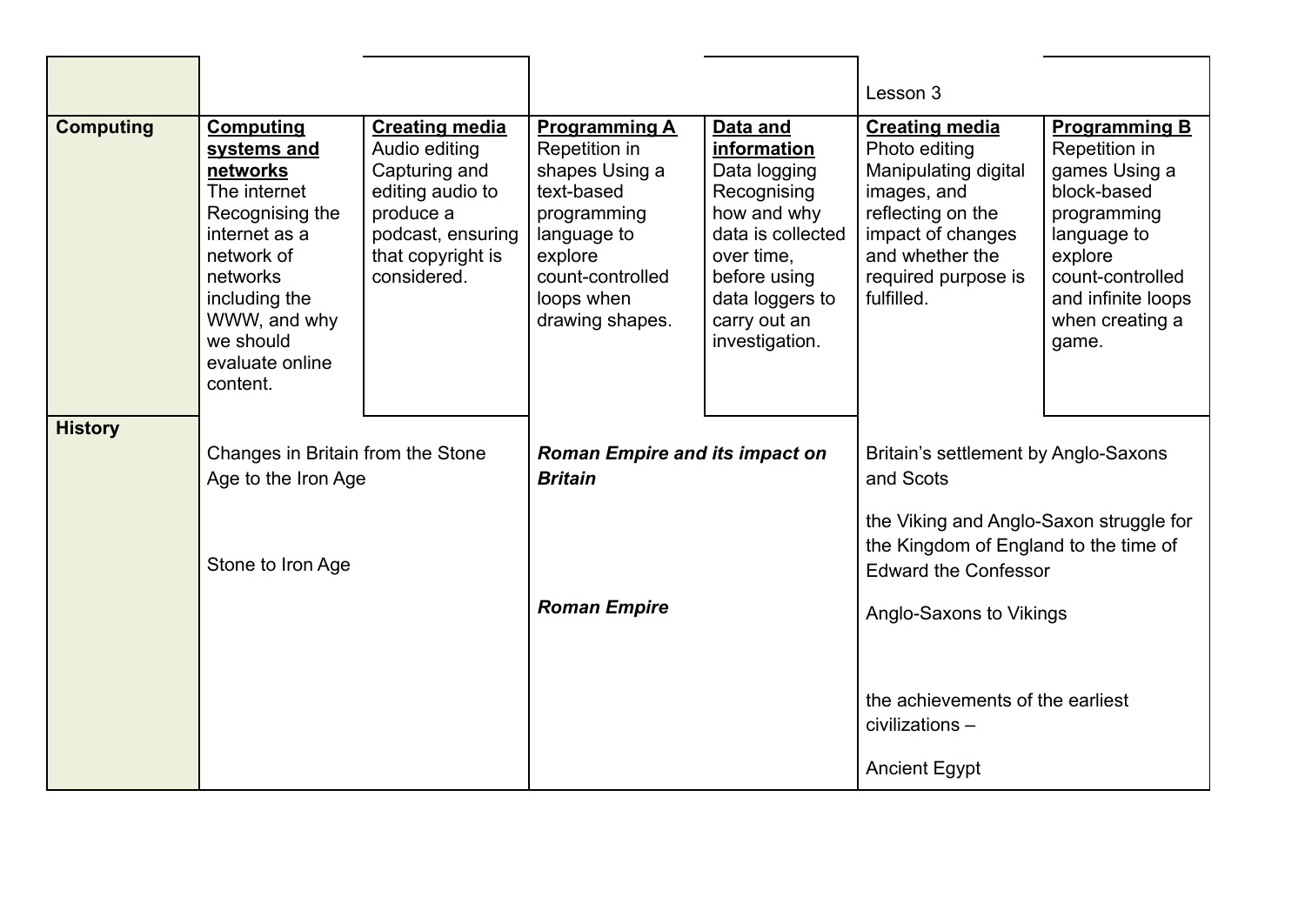| Geography  | The water cycle<br>Describing maps of the world<br>UK: (including changes over time)<br>countries and cities      |                                             | Europe:                                                                                   |                                                                                                                                                            | Similarities and<br>differences,<br>human and<br>physical<br>$geography -$<br>region of UK<br>and Europe<br><b>Fieldwork</b> | <b>Earthquakes and</b><br>volcanoes: plate<br>tectonics                            | Transportation:<br>international                   |
|------------|-------------------------------------------------------------------------------------------------------------------|---------------------------------------------|-------------------------------------------------------------------------------------------|------------------------------------------------------------------------------------------------------------------------------------------------------------|------------------------------------------------------------------------------------------------------------------------------|------------------------------------------------------------------------------------|----------------------------------------------------|
|            |                                                                                                                   |                                             | population                                                                                |                                                                                                                                                            |                                                                                                                              |                                                                                    |                                                    |
|            |                                                                                                                   |                                             | rivers                                                                                    |                                                                                                                                                            |                                                                                                                              |                                                                                    | International trade:                               |
|            |                                                                                                                   |                                             | mountains                                                                                 |                                                                                                                                                            |                                                                                                                              |                                                                                    | food                                               |
|            |                                                                                                                   |                                             |                                                                                           |                                                                                                                                                            |                                                                                                                              |                                                                                    |                                                    |
|            |                                                                                                                   |                                             |                                                                                           |                                                                                                                                                            |                                                                                                                              |                                                                                    | International trade:<br>natural resources          |
|            | geographical regions                                                                                              |                                             |                                                                                           |                                                                                                                                                            |                                                                                                                              |                                                                                    |                                                    |
|            | human and physical<br>characteristics                                                                             |                                             |                                                                                           |                                                                                                                                                            |                                                                                                                              |                                                                                    |                                                    |
|            | topographical features                                                                                            |                                             |                                                                                           |                                                                                                                                                            |                                                                                                                              |                                                                                    |                                                    |
|            | land use patterns                                                                                                 |                                             |                                                                                           |                                                                                                                                                            |                                                                                                                              |                                                                                    |                                                    |
| <b>ART</b> | 'All Work and No Play'<br>• Artist Spotlight= L.S. Lowry<br>(Drawing, Painting, Collage and Digital<br>Media)     |                                             | 'Art Deco'<br>$\bullet$<br>Lempicka                                                       | 'Animals'<br>Artist Spotlight= Tamara de<br>• Artist Spotlight= Rosa Bonheur<br>(Drawing, Painting, Collage)<br>(Drawing, Painting, Textiles and Printing) |                                                                                                                              |                                                                                    |                                                    |
|            | 'A Journey into Space'<br>• Artist Spotlight= Robert McCall<br>(Drawing, Painting, Printing and Digital<br>Media) |                                             | 'Abstract Art'<br>• Wassily Kandinsky<br>(Drawing, Painting and Textiles)<br>watercolours |                                                                                                                                                            |                                                                                                                              | 'Symbolism'<br>• Artist Spotlight= Edvard Munch<br>(Drawing, Painting and Collage) |                                                    |
| <b>DT</b>  | <b>Structures</b><br>Shell structures                                                                             | Electronics/com<br>puting<br>Paper circuits | <b>Structures</b><br>Further into shell<br>structures                                     |                                                                                                                                                            | <b>Mechanisms</b><br>pneumatics                                                                                              | <b>Food and Nutrition</b><br><b>Dips</b>                                           | <b>Food and</b><br><b>Nutrition</b><br><b>Dips</b> |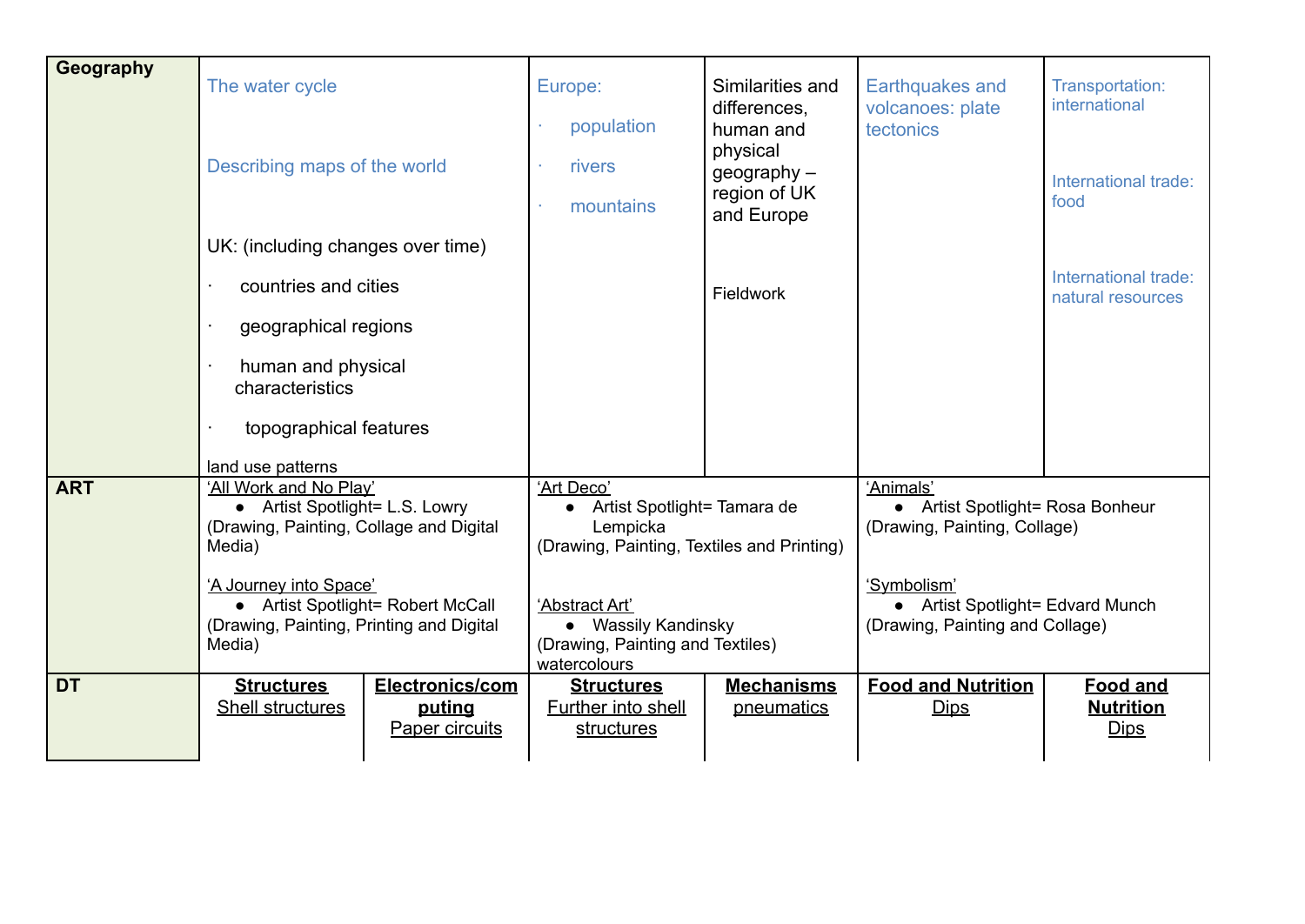| <b>MFL</b>   | Phonetics 2 &<br><b>Presenting Myself</b><br>(1)                                       | Family (I)                                                                                     | My Home (I)                                                          | Habitats (I)                                                                   | Classroom (I)                                                               | Romans (I)                                                                                              |
|--------------|----------------------------------------------------------------------------------------|------------------------------------------------------------------------------------------------|----------------------------------------------------------------------|--------------------------------------------------------------------------------|-----------------------------------------------------------------------------|---------------------------------------------------------------------------------------------------------|
| <b>Music</b> | Changes in Pitch,<br>dynamics and<br>tempo: Rivers                                     | <b>Rock and Roll</b>                                                                           | Adapting and<br>transposing motifs:<br>Romans                        | Haiku, music<br>and<br>performance:<br>Hanami                                  | Body and tuned<br>percussion:<br>Rainforests                                | Samba and<br>carnival sounds<br>and instruments:<br>South America                                       |
| <b>PE</b>    | Games<br>(Netball)<br><b>GO TO JAIL</b><br><b>TOO MANY GOALS</b><br><b>MILESTONE 2</b> | Dance<br><b>MYSTERY DANCE</b><br><b>TRADITIONAL FOLK</b><br><b>DANCE</b><br><b>MILESTONE 2</b> | Gymnastics<br><b>VAULT</b><br><b>APPARATUS</b><br><b>MILESTONE 2</b> | Games<br>(Hockey)<br><b>END ZONE</b><br><b>SHARK TAG</b><br><b>MILESTONE 2</b> | Athletics<br>5 JUMPS<br><b>THROWING</b><br>9.58 SECS.<br><b>MILESTONE 2</b> | Games<br>(Cricket))<br>QUICK PICK UP<br><b>CORNER BOWLS</b><br><b>BOMBARDMENT</b><br><b>MILESTONE 2</b> |
| <b>PHSCE</b> | September Value ~ RESPECT                                                              |                                                                                                | January $\sim$ HOPE                                                  |                                                                                | May $\sim$ Gentleness (Covered in RE work)                                  |                                                                                                         |
|              |                                                                                        |                                                                                                |                                                                      |                                                                                |                                                                             |                                                                                                         |
|              | October Value ~ RESPONSIBILITY                                                         |                                                                                                | February ~ INTEGRITY                                                 |                                                                                | June $\sim$ FAITH                                                           |                                                                                                         |
|              | November ~ FRIENDSHIP                                                                  |                                                                                                | March ~ FORGIVENESS (Covered in                                      |                                                                                | July ~ JUSTICE                                                              |                                                                                                         |
|              | December ~ COMPASSION                                                                  |                                                                                                | <b>RE</b> work)                                                      |                                                                                | <b>Green = Growth Mindset Book (finish</b>                                  |                                                                                                         |
|              | <b>Anti-Bullying Week (November)</b>                                                   |                                                                                                | Fairtrade Fortnight (2 weeks) $\sim$ using<br><b>CAFOD</b>           |                                                                                | off)                                                                        |                                                                                                         |
|              | ALL YEAR GROUPS (At your<br>appropriate level)                                         |                                                                                                | <b>Orange = Character Education</b><br><b>Book (finish off)</b>      |                                                                                | <b>Blue = Thinking Classrooms Book</b>                                      |                                                                                                         |
|              | 3 weeks on:                                                                            |                                                                                                |                                                                      |                                                                                |                                                                             |                                                                                                         |
|              | *Be Nice/Do your best/Never give up                                                    |                                                                                                | <b>Green = Growth Mindset Book</b>                                   |                                                                                |                                                                             |                                                                                                         |